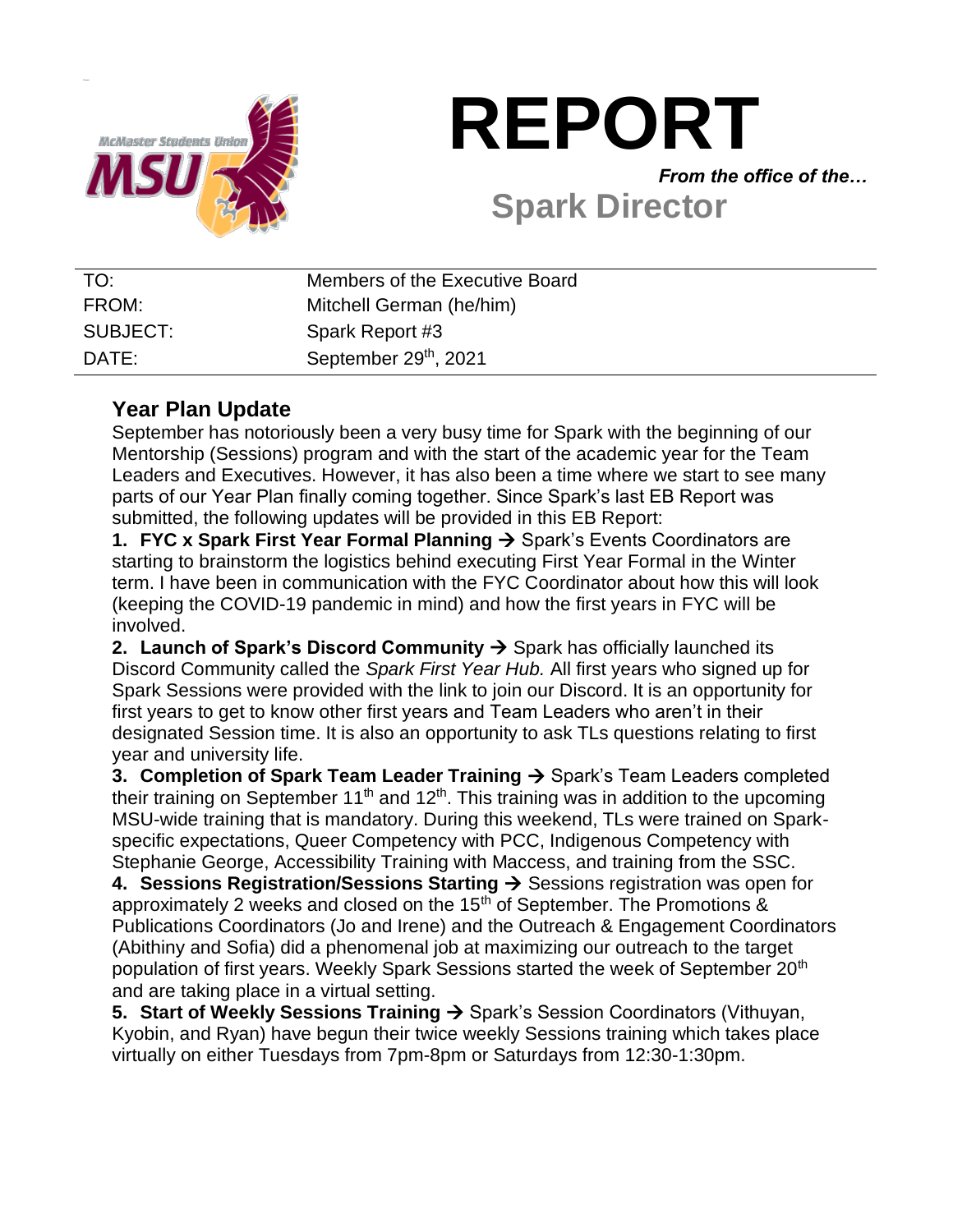## **Events, Projects, & Activities**

## *General Service Usage*

Service usage has definitely increased for Spark considering the start of the academic year! We now have our entire team, and all of the first years that will be interacting through Sessions for the year. As is expected, some of the first years that had signed up for Spark did not attend their first Session, but this is typical. We are going to ensure that TLs still try and reach out to communicate with them, even if that is simply a checkin. However, we are hoping that the strategies we proposed in the Year Plan will help to keep this retention up! Again, Spark has had a total of 220 first years register for our Sessions Program and there will be more first years (outside of just Sessions) that attend our events throughout the year. However, these are still in the planning process at this point.

#### *Projects & Events: Sessions Registration and Commencement of Sessions (Completed/On-Going)*

This year, we were a bit late to launch Sessions registration due to obstacles that the P&P Coordinators faced in graphic creation and the timing of Team Leader training. Registration closed on September 15<sup>th</sup> and was left open for approximately 14 days. The P&P Coordinators ran a phenomenal promotional campaign, and I am extremely proud of them for all of their efforts and dedication. Acknowledging that all of Spark's promotions have been entirely virtual for the past 1.5 years, it can be difficult to launch effective campaigns that are eye-catching and that our target population doesn't simply scroll past. Through a variety of graphics (of which I will include below under 'Outreach and Promotions') and promotional materials, as well as incredible outreach done by the O&E Coordinators, Spark surpassed our goal for first year registrations in our Mentorship (Sessions) Program and we also surpassed last year's registrations! *This year, Spark received a total of 220 first year registrations for our Sessions* and the entire Spark Team is excited to be able to support them through their first-year journey at McMaster and beyond.

Sessions officially began on the week of September  $20<sup>th</sup>$  and they run Monday through Thursday from either 1:30-2:30pm or 5:30-6:30pm. Each first year is assigned one Session time that will take place on the same day and time each week. Each Session group is led by 2-3 Team Leaders. At this point, they are ALL taking place virtually with the hopes that we will be able to have them in-person for the Winter term. However, we will also have online alternatives for both TL and first year accessibility. I am extremely proud and continuously impressed by the Sessions Coordinators. Both the Team Leaders and the first years have found their Sessions to be both engaging and helpful! September is such an exciting time for our Sessions Coordinators as they finally get to see all their work throughout the Summer come to life! Huge shoutout to Vithuyan, Kyobin, and Ryan! While not every first year that registers for the Spark Mentorship (Sessions) Program actually comes to the Sessions, we have still had fantastic retention thus far! This is something I will keep an eye on throughout the year, as it was a goal on Spark's Year Plan to implement specific strategies (I.e., Spark Achievement in Leadership Award, registering for the full year, etc.) to help curb the loss of retention into the Winter term.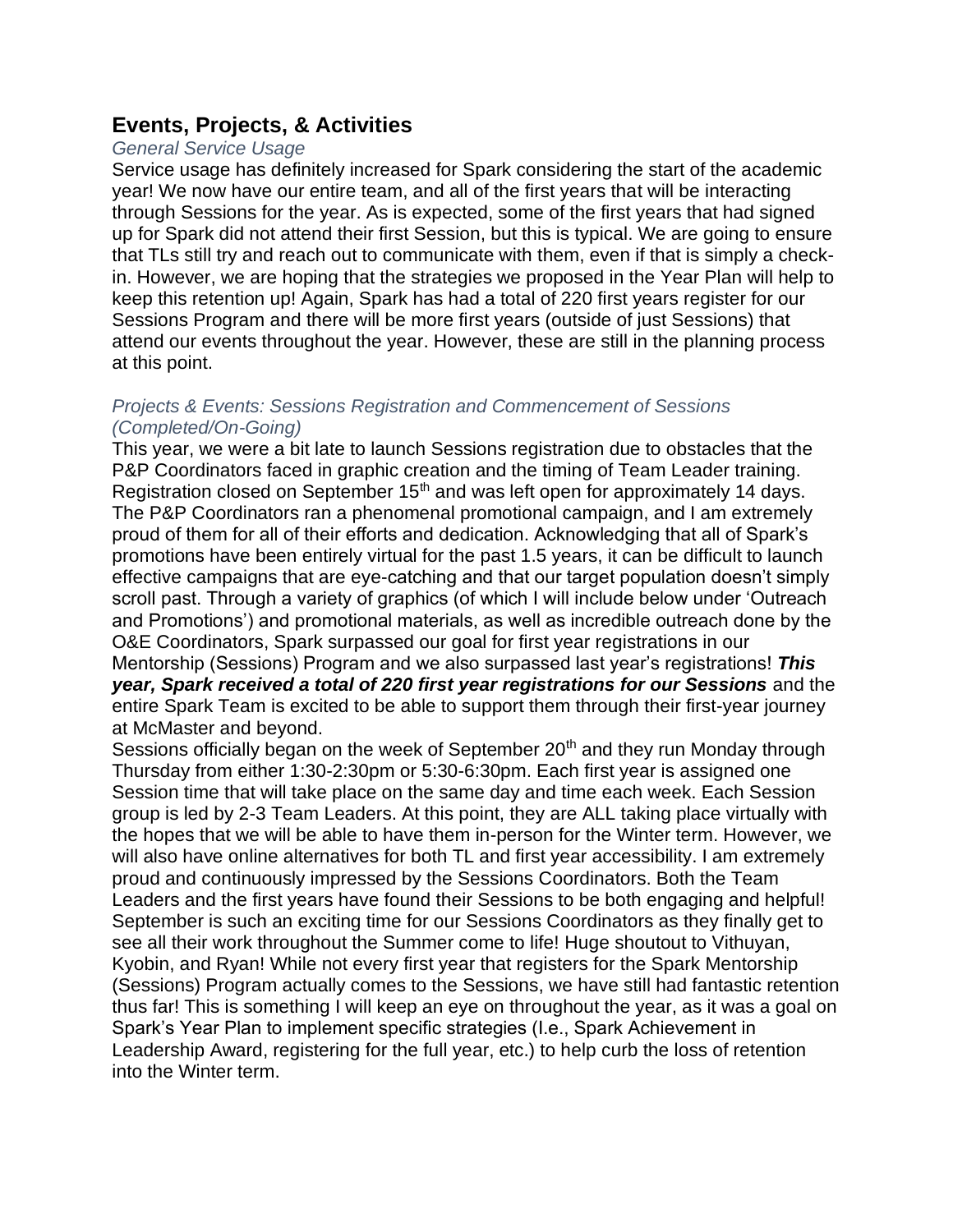### *Projects & Events: Spark Discord Community (Completed/On-Going)*

Spark has officially launched its Discord Community called the *Spark First Year Hub.*  Recognizing that first years are constantly shifting to new virtual platforms (Facebook, to Instagram, to Discord), it is important that Spark adapts to these changes given the nature of the Service. When Team Leaders reached out to the first years in their Session group, they provided them with a link to this Discord community in the introductory email. This allowed first years to join our Discord which already has the Director, AD, Execs, and TLs on it. As stated previously, the purpose of this is to allow for the development of relationships between first years and other first years or Team Leaders who are not in their assigned Session time.

Something we have been weary of is the difficulty of monitoring this virtual space to ensure we are still promoting a safe(r) space. With that being said, we have included "Spark First Year Hub Guidelines and Expectations" that were developed by myself and the AD to help protect this safe(r) space in Spark. All members (Execs, TLs, first years) of this Discord are required to react to the post to indicate that they agree with the guidelines that have been set out. It has been explicitly stated that Spark reserves the right to temporarily or permanently remove individuals who violate these policies. Members are reminded that they can reach out to a TL, Exec, the AD, or myself should any of these policies be violated or if they are involved in a situation that makes them uncomfortable. Further, we provided an anonymous Microsoft Form where individuals can 'report' violations if they aren't comfortable coming to a Spark TL/Exec/AD/Director directly.

The Discord consists of various channels where first years can ask questions, study with other first years/TLs in audio/video channels, and play games/icebreakers with others. Therefore, it is a space where they can engage in play, but also learn more about McMaster and the resources we provide.

### *Projects & Events: First Year Formal w/ FYC (Upcoming)*

First Year Formal in collaboration with FYC is Spark's biggest annual event. Last year, as a result of the COVID-19 pandemic and restrictions surrounding this, First Year Formal was not possible. However, it is something that both Spark and FYC are hoping to be able to host again in the Winter term.

I have been in touch with the FYC Coordinator (Julian) over the past few weeks regarding First Year Formal and what the involvement of the first years in FYC will look like. At this time, I have asked the Spark Events Coordinators (Myra, Darshana, Ester) to begin thinking about what they want First Year Formal to look like and what kind of involvement they expect from FYC. At this point, we are in the VERY early stages of planning. We plan on holding off on putting down any deposits at this point being weary that we are unsure how the pandemic will unfold in the Winter and what McMaster's/Hamilton's policies will look like at this time.

If anybody has any suggestions about how to approach this without putting down any deposits too early, I would greatly appreciate the help! Baila did not run First Year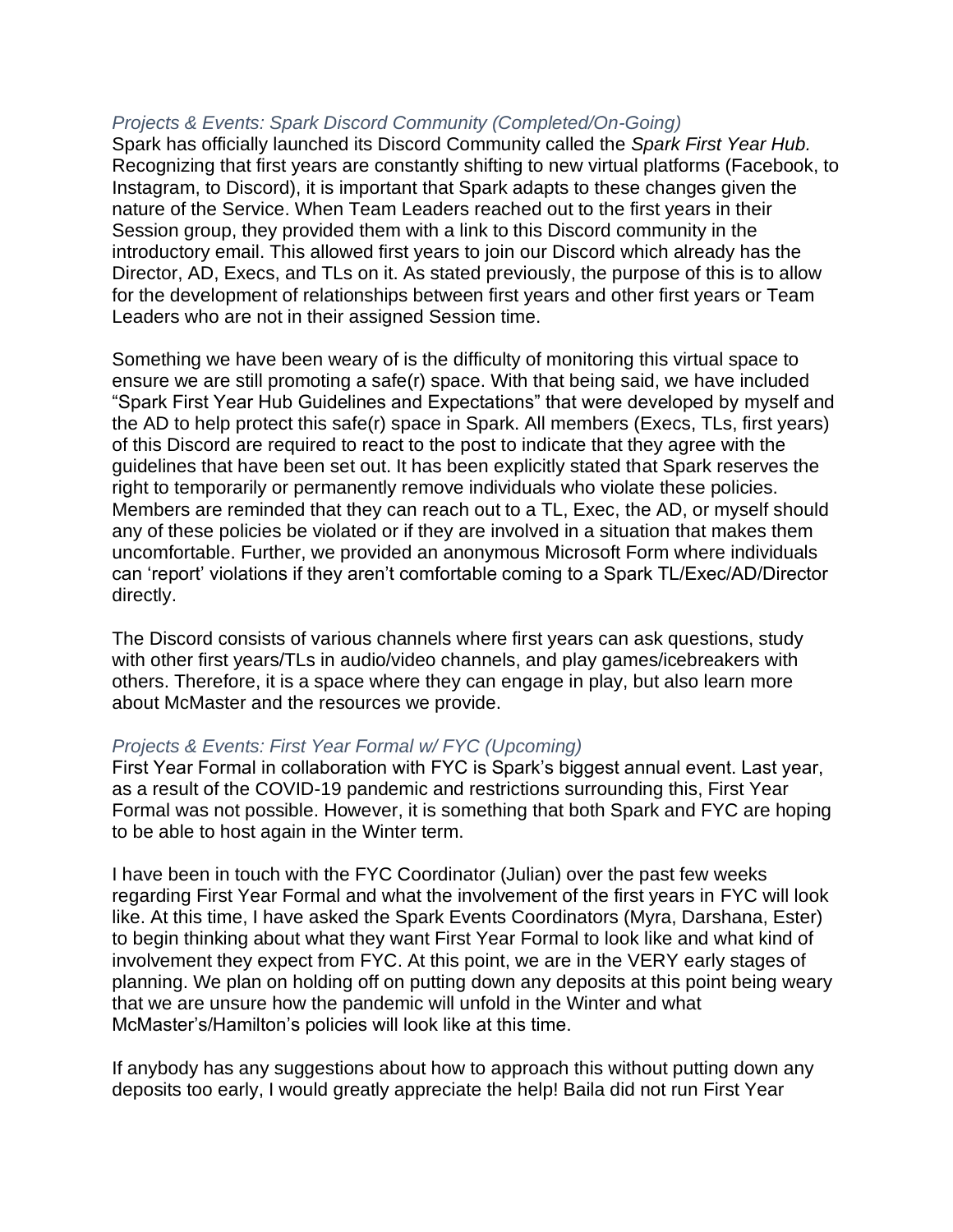Formal last year, so the most recent information I have to refer to from predecessors is from two years ago.

Spark and FYC are also aware of the fact that faculty formals may (or may not) be occurring around the same time point we are hoping to host First Year Formal (e.g., Formaldehyde, Health Sci Formal, etc.). As a result, we plan to reach out to faculty societies to ensure these dates don't overlap. This is acknowledging that this could be a source of 'competition' for Spark.

## **Outreach & Promotions**

### *Summary*

The P&P Coordinators and O&E Coordinators have been extremely busy throughout September running promotional campaigns for the opening of Spark Sessions registration. As part of this campaign, the P&P Coordinators created a graphic for Spark Session registration, a graphic to advertise the Spark Achievement in Leadership Award, and a campus tour video in collaboration with the Sessions Coordinators that were all posted to Spark's Instagram and Facebook page. The P&P Coordinators also ran a paid Instagram promotion for this after speaking with Michael Wooder. Additionally, the O&E Coordinators took the initiative to reach out to the professors of popular first year courses asking them to talk about Spark briefly during the beginning of their lectures. Throughout Welcome Week, we also had many Executives and Team Leaders who were also Welcome Week Reps or Community Advisors. We also used this as an opportunity to help promote Spark Sessions by handing out past promotional materials (Rave cards) that were still relevant to the programming we run today. Further, we also used an email list collected during Spark's Webinars and SSC's Services Fair that were used to directly reach out to first years who had indicated they wanted to be notified when registration for Sessions officially opened.

Additionally, the P&P Coordinators have set up posting groups with the TLs to help space out the reposting of our Spark graphics so that it doesn't entirely flood feeds. Thus far, it has been extremely impactful!

Below I have included the results of a question we posed on the Spark registration Microsoft Form to learn where the majority of first years had heard about Spark from. I thought it would be helpful to share.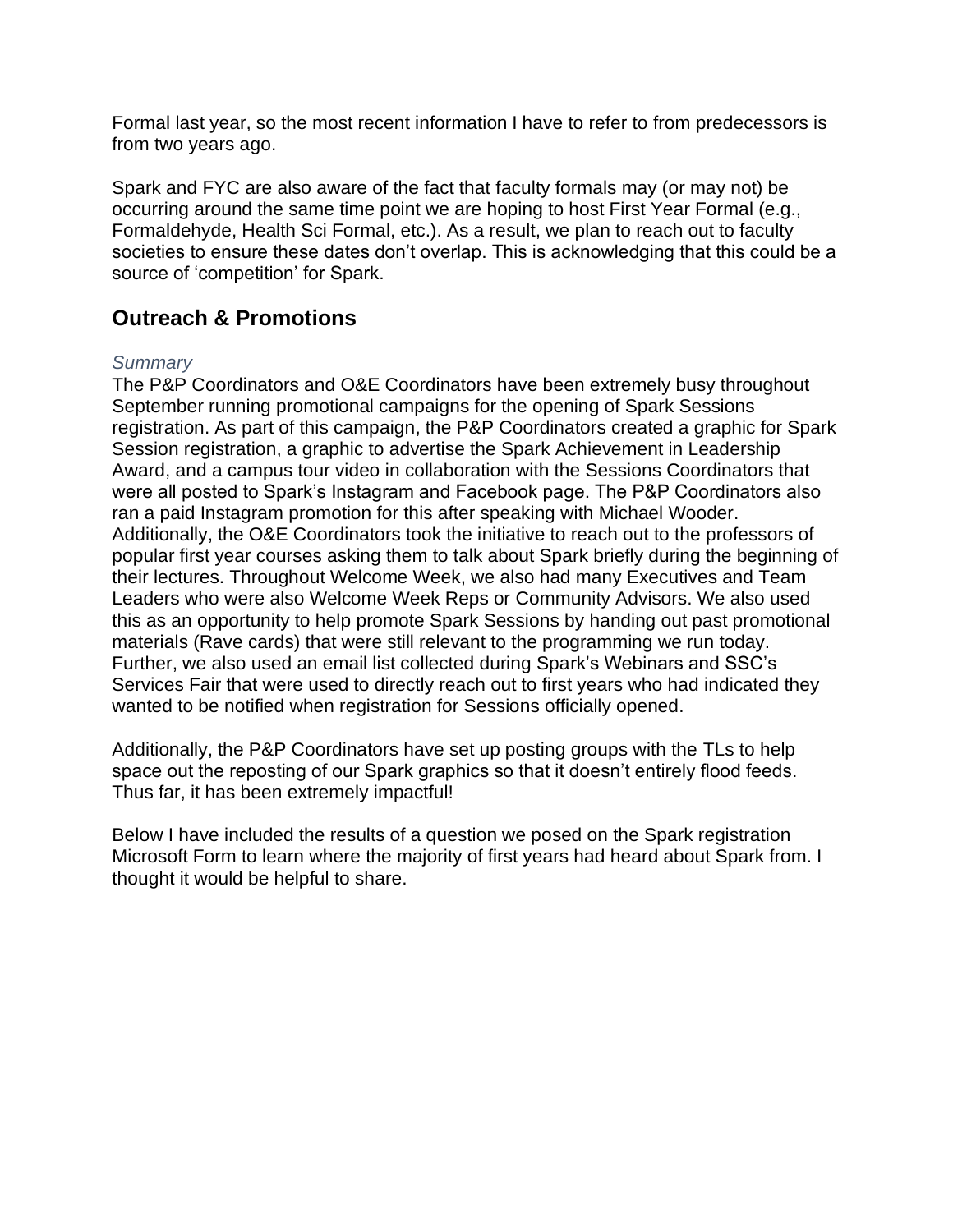#### 8. How did you hear about Spark?

**More Details** 



## *Promotional Materials*

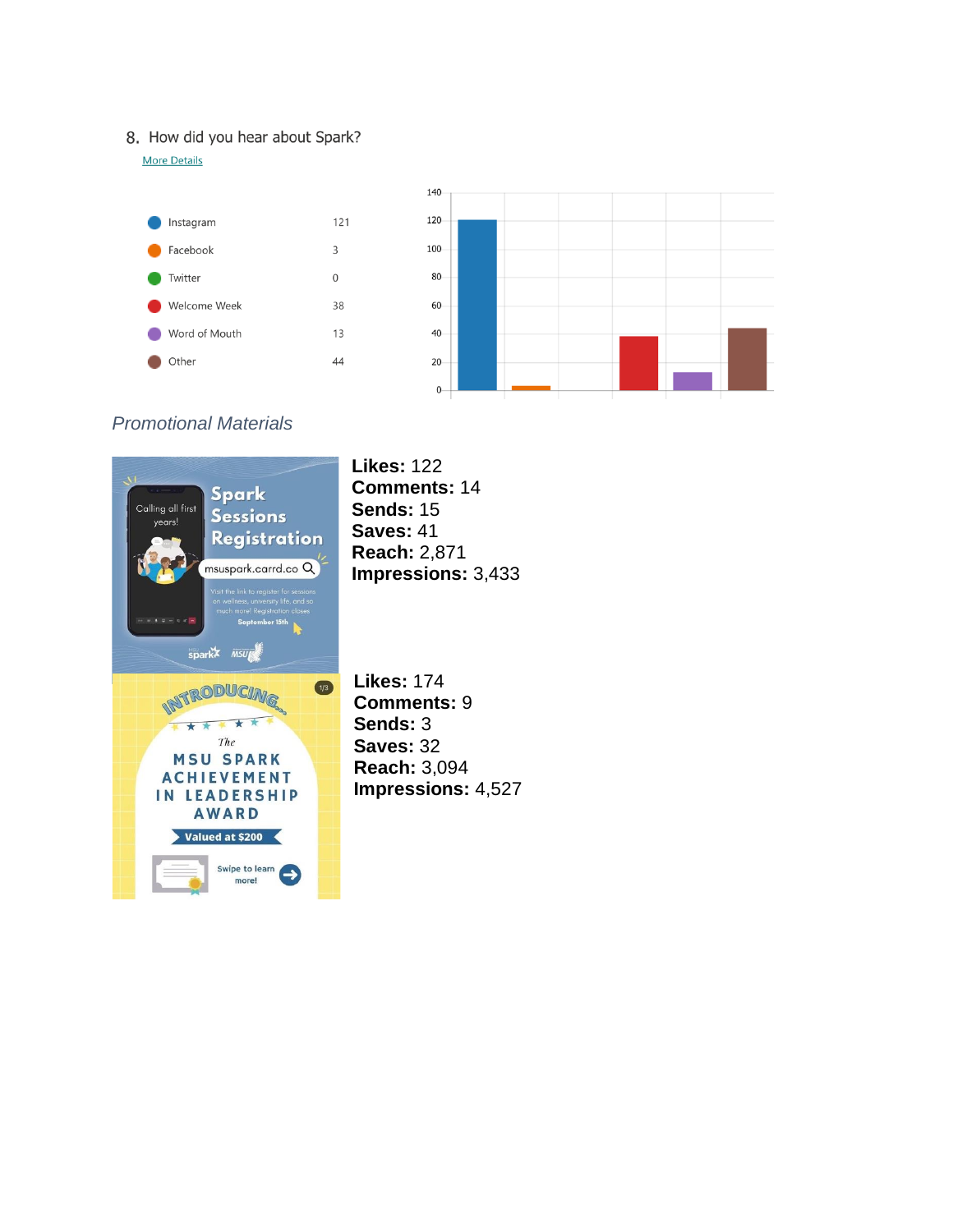

**\*Video\* Likes:** 180 **Views:** 1,162 **Comments:** 11 **Sends:** 7 **Saves:** 44 **Reach:** 6,622 **Impressions:** 11,125

## *Social Media Engagement since the Previous Report*

#### **Instagram**

| <b>Insights</b>                 | <b>Start</b><br><b>Values</b> | <b>Last Report</b><br><b>Values</b> | <b>Current</b><br><b>Values</b> |
|---------------------------------|-------------------------------|-------------------------------------|---------------------------------|
| <b>Followers</b>                | 4532                          | 5039                                | 5,312                           |
| <b>Impressions</b>              | 46,090                        | 31,595                              | 64,863                          |
| <b>Profile Visits</b>           | 2,951                         | 1,569                               | 2,983                           |
| <b>Website</b><br><b>Visits</b> | 229                           | 30                                  | 225                             |
| Reach                           | 5,290                         | 4,251                               | 9,910                           |

### **Facebook**

| <b>Insights</b>   | <b>Start</b><br><b>Values</b> | <b>Last Report</b><br><b>Values</b> | <b>Current</b><br><b>Values</b> |
|-------------------|-------------------------------|-------------------------------------|---------------------------------|
| <b>Likes</b>      | 2,678                         | 2,662                               | 2,661                           |
| <b>Reach</b>      | 920                           | 1474                                | 3783                            |
| <b>Views</b>      | 108                           | 71                                  | 63                              |
| <b>Engagement</b> | 129                           | 183                                 | 132                             |
| <b>Followers</b>  | 2,817                         | 2,800                               | 2,799                           |

## **Finances**

### *Budget Summary*

The budget has been doing very well, and the majority of our expenses will come during the academic year! Since EB Report #2, Spark has spent \$55 from the Volunteer Appreciation line on Amazon gift cards for the TLs who won at our Welcome Event back in August. The benefit of this is that I now know how to use the MSU card (thanks Jan!)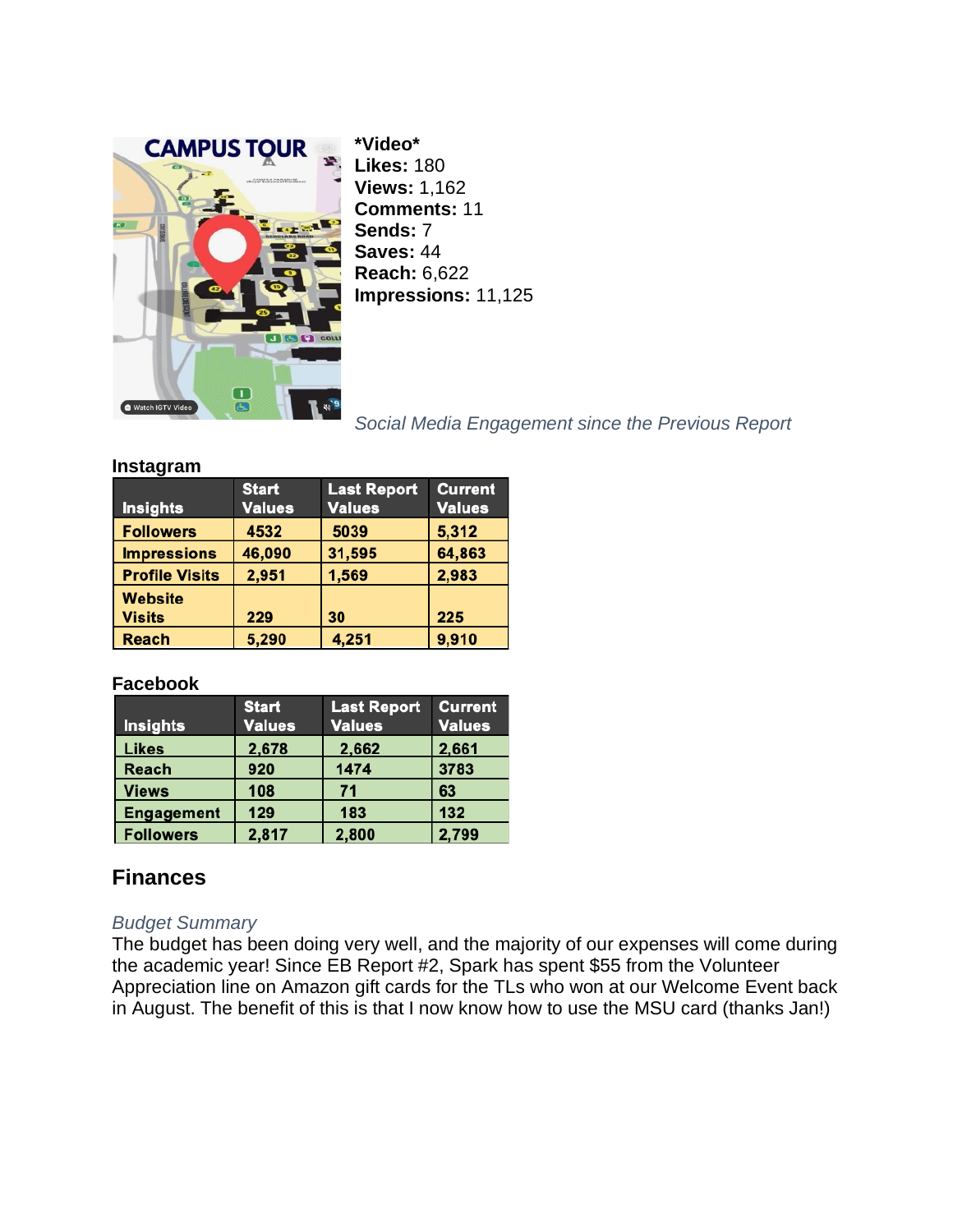| <b>ACCOUNT</b><br><b>CODE</b>              | <i><b>ITEM</b></i>                          | <b>BUDGET/</b><br><b>COST</b> |  |  |
|--------------------------------------------|---------------------------------------------|-------------------------------|--|--|
| 5003-0125                                  | <b>SPARK – OFFICE SUPPLIES</b>              | \$100                         |  |  |
|                                            | <b>TOTAL SPENT IN LINE</b>                  | \$0                           |  |  |
|                                            | <b>REMAINING IN LINE</b>                    | \$100                         |  |  |
|                                            |                                             |                               |  |  |
| 6103-0125                                  | <b>SPARK - ANNUAL CAMPAIGNS</b>             | \$3000                        |  |  |
|                                            | <b>TOTAL SPENT IN LINE</b>                  | \$0                           |  |  |
|                                            | <b>REMAINING IN LINE</b>                    | \$3000                        |  |  |
|                                            |                                             |                               |  |  |
| 6501-1025                                  | <b>SPARK - ADVERTISING &amp; PROMOTIONS</b> | \$2,600                       |  |  |
|                                            | <b>TOTAL SPENT IN LINE</b>                  | \$1625                        |  |  |
|                                            | <b>REMAINING IN LINE</b>                    | \$975                         |  |  |
|                                            |                                             |                               |  |  |
| 6494-0125                                  | <b>SPARK – VOLUNTEER APPRECIATION</b>       | \$750                         |  |  |
|                                            | <b>TOTAL SPENT IN LINE</b>                  | \$55                          |  |  |
|                                            | <b>REMAINING IN LINE</b>                    | \$695                         |  |  |
| <b>TOTALS</b>                              |                                             |                               |  |  |
| TOTAL BUDGETED DISCRETIONARY SPENDING      | \$6950                                      |                               |  |  |
| <b>TOTAL ACTUAL DISCRETIONARY SPENDING</b> | \$1680                                      |                               |  |  |
| <b>REMAINING DISCRETIONARY SPENDING</b>    | \$5270                                      |                               |  |  |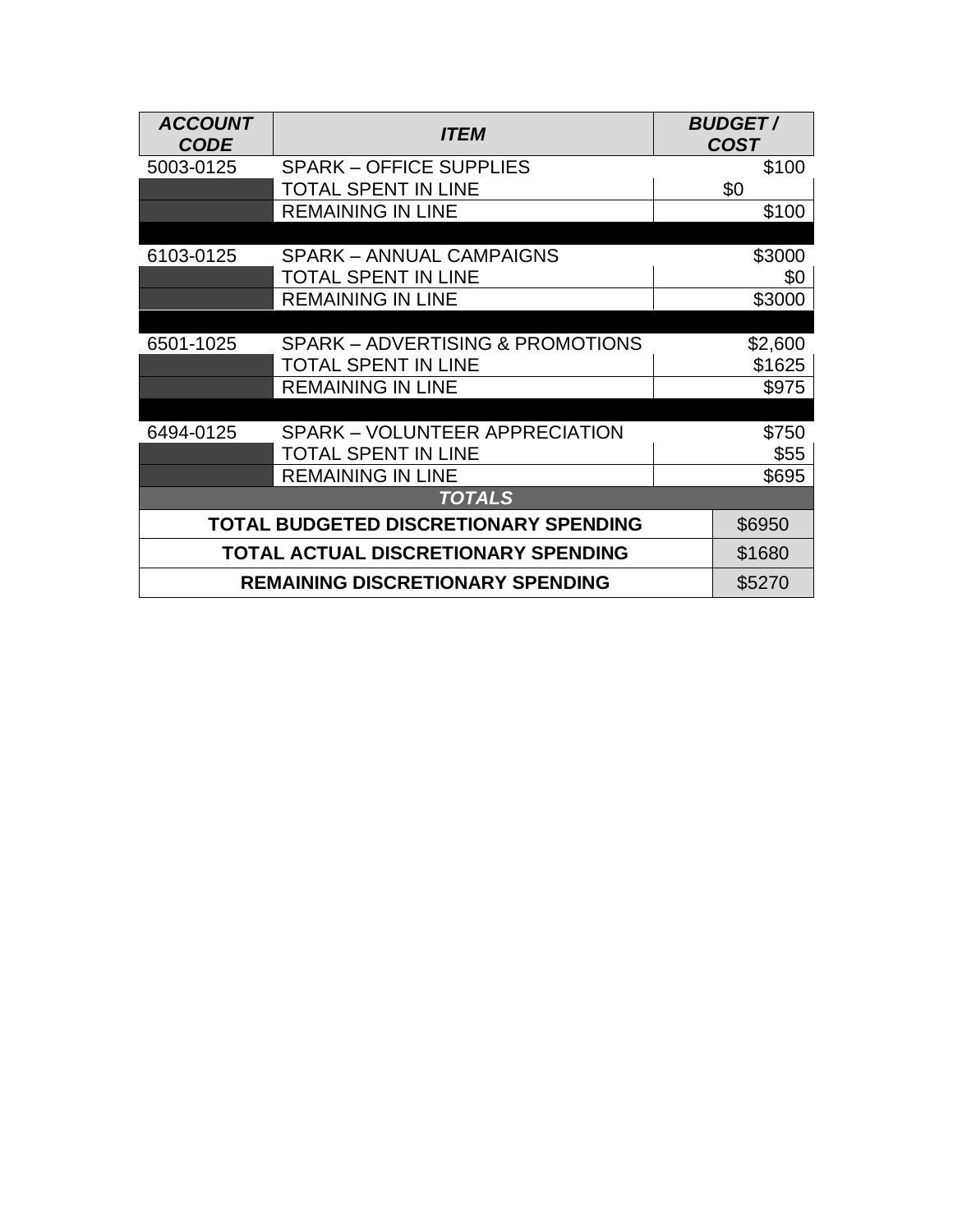## **Executives & Volunteers**

#### *Executives:*

The morale of the Execs has been absolutely fantastic, and I have said this three times now, but I truly could not ask for a more supportive, kind, and dedicated Exec Team. Generally, the attendance at our Exec Meetings has been phenomenal, especially considering the start of the academic year. The Execs seem excited to begin the year and for Sessions to finally start. They continuously bring new ideas to Spark and are definitely helping to take the Service to higher levels. The majority of our Execs are also acting as Team Leaders this year and are truly getting a comprehensive experience of Spark. At this point in time, I might reduce the frequency that we meet to biweekly, but it is still something that I am considering. I am also planning to do an Exec check-in sometime in October. Originally, I was planning for September, but I have been very busy with Spark, academics, and my personal life. We are also (hopefully) planning for an Exec Social to take place sometime during the Fall Reading Week.

#### *Volunteers:*

This year, we have a SUPER diverse team of Team Leaders, which I am extremely excited about as this helps us to more effectively support a broader population of first years. This also includes a mixture of brand-new Team Leaders, and returning TLs. With this, we actually had the returning TLs write out pieces of advice for the new TLs and shared them through Facebook. It was a great opportunity for those who have been in the role before to impart wisdom to those that are brand new! Sometimes, I think hearing it from the Director/AD/Execs is a bit different then when you hear the advice from somebody who is actually in your role. The morale of TLs has been contagious, and we have been doing introductions in our Facebook and Discord for the past few weeks and everybody has been very interactive and engaged! The Execs and AD have also done a fantastic job at supporting the TLs thus far and ensuring they are comfortable in their roles. We have had our TL Welcome Event back in August, and had TL Training on September 11<sup>th</sup> and 12<sup>th</sup>. This year, I cut training down slightly recognizing not only that many TLs were also Welcome Week Reps and went through significant training for that, but that many TLs are likely becoming fatigued in the virtual setting due to the COVID-19 pandemic. This decision was made to ensure that while it was shorter, they were also more engaged. I have received positive feedback about TL Training this year and am satisfied with this decision. Last year, one thing that Spark struggled with was participation from TLs during Sessions training. A lack of participation during this time makes it difficult for the Sessions Coordinators to run an effective training. However, we set out expectations early of the TLs to ensure they were engaged within their personal boundaries. I attended Sessions training this past week and all the TLs were super involved. Having been a Sessions Coordinator in the past, this truly warmed my heart!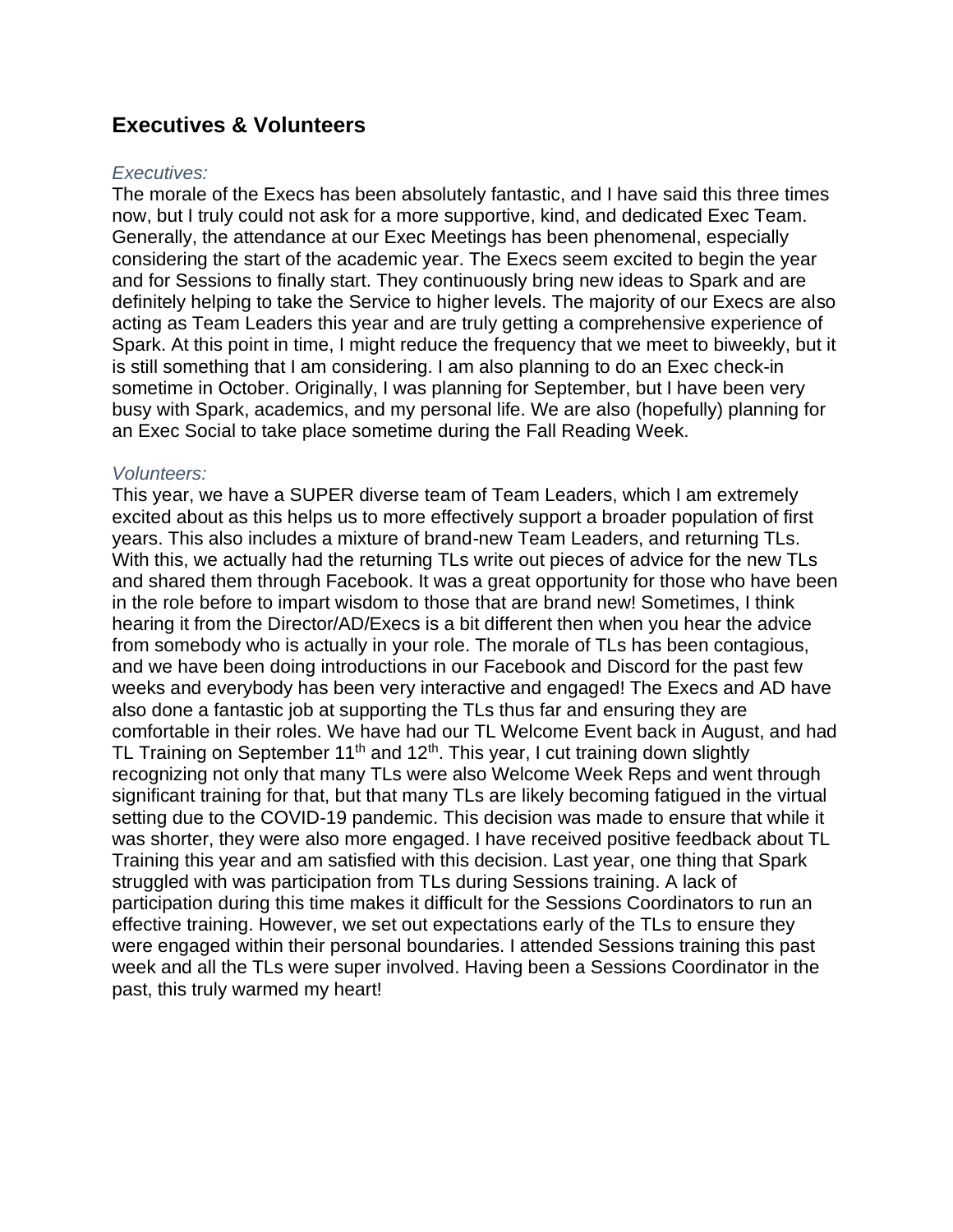## **Successes**

The Spark Team has MANY successes that I am proud to share:

**Sessions Training:** The Sessions Coordinators (Vithuyan, Ryan, Kyobin) ran their very first Sessions training this past week. I was sitting in the call to help support them should anything come up, but there was no need! They were so phenomenal, and I am constantly impressed by the work they do. Their positive dynamic is contagious for the TLs. They were extremely engaging, and they fostered an environment where many TLs had their cameras on and were willing to engage! Very proud of the work they have done! From a more professional standpoint, I was very impressed that they decided to run through the Sessions training expectations again that we had set out during Spark TL Training. I think this made for very clear communication to the TLs and has set a very positive tone for the year.

**Sessions Registration/Promo for Registration:** The P&P Coordinators (Jo and Irene) ran an extremely effective promotional campaign for Spark Sessions registration. They quite literally were able to reach out to any possible stakeholder that could help us with promotion, and it shows in the amount of registrations that Spark received (220, which is up compared to last year!). Their campaign was multi-faceted and included many of the Execs as well, which I loved. Very proud of this team and cannot wait to see all the fantastic campaigns they run during the academic year! Additionally, we had a super diverse group of first years that registered for Spark from quite literally all faculties! This only further proves the effectiveness of the campaign that Irene and Jo ran!

**Spark Mini-Scholarship:** The O&E Coordinators have worked very diligently to ensure the *Spark Achievement in Leadership Award* was put in place prior to first year registration for Sessions! This was done recognizing that it would be part of our promotional tactics as an attempt to increase Sessions registrations! Not only were they granted the funding they had requested through the SPF, but they also outlined very thorough eligibility that has been communicated to first years within Spark. Overall, HUGE shoutout to Abithiny and Sofia! This was a big step forward in the continuous development of Spark as an MSU service.

## **Current Challenges**

Spark is currently experiencing the following challenges:

**Communication:** Throughout the Summer, it was a bit difficult at times to reach out to TLs and ensure they were receiving the communications that myself, the AD, and the Execs were sending within our Facebook page. I thought this would get better once the academic year started, but it has still been a bit difficult. I think part of the confusion might be that we also have a Discord that we want to try and encourage the TLs to use more frequently seeing as that is where the first years are. However, Discord is also not an extremely popular platform amongst upper-years (feel like I am aging myself a bit here…HAHA). Moving forward, we are going to set more clear expectations, and use the platform that TLs are the most comfortable with recognizing that this may be causing part of the issue.